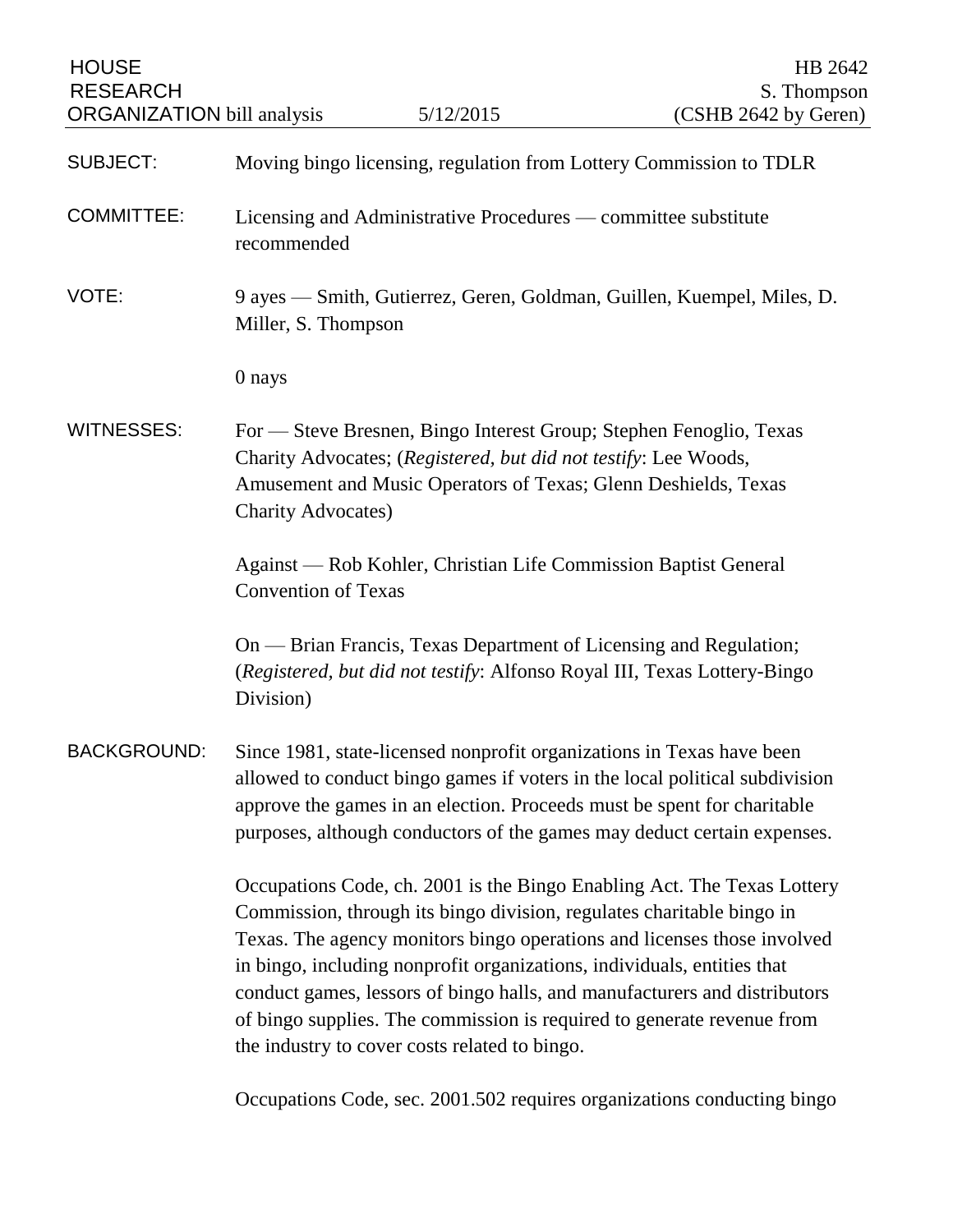to collect a 5 percent fee on bingo prizes of more than \$5. The fee is shared among the state and some cities and counties. Occupations Code, sec. 2001.501 imposes a tax on the rental of premises where bingo is conducted. The rate is 3 percent of the gross amount collected in rent.

In 2013, the 83rd Legislature enacted HB 2123 by Guillen and HB 1127 by Smith, which allowed Willacy County and Harris County, respectively, to regulate the operation of game rooms. These bills created two versions of Local Government Code, ch. 234, subch. E — one for each county.

Under both versions of Subchapter E, the applicable county is authorized to regulate the operation of game rooms in a variety of ways, such as restricting their locations, prohibiting game rooms within a certain distance of schools, places of worship, or neighborhoods, or restricting the number of game rooms allowed in the county.

Subchapter E defines a "game room" as a for-profit business located in a building or place that contains six or more amusement redemption machines. "Amusement redemption machine" means certain machines made for amusement purposes that exclusively reward players with noncash prizes that have a value of no more than 10 times the amount charged to play the game once or \$5, whichever is less.

DIGEST: CSHB 2642 would move the licensing and regulation of charitable bingo from the Texas Lottery Commission to the Texas Department of Licensing and Regulation (TDLR) and the Texas Commission on Licensing and Regulation.

> The bill would make numerous other changes, including establishing a formula for determining net proceeds, revising the distribution of the bingo prize fee, repealing the tax on rental premises, and revising local authority to regulate game rooms.

**Transferring bingo regulation to TDLR.** The bill would transfer the functions, activities and appropriations relating to bingo from the Lottery Commission to TDLR on September 1, 2015. The bill would remove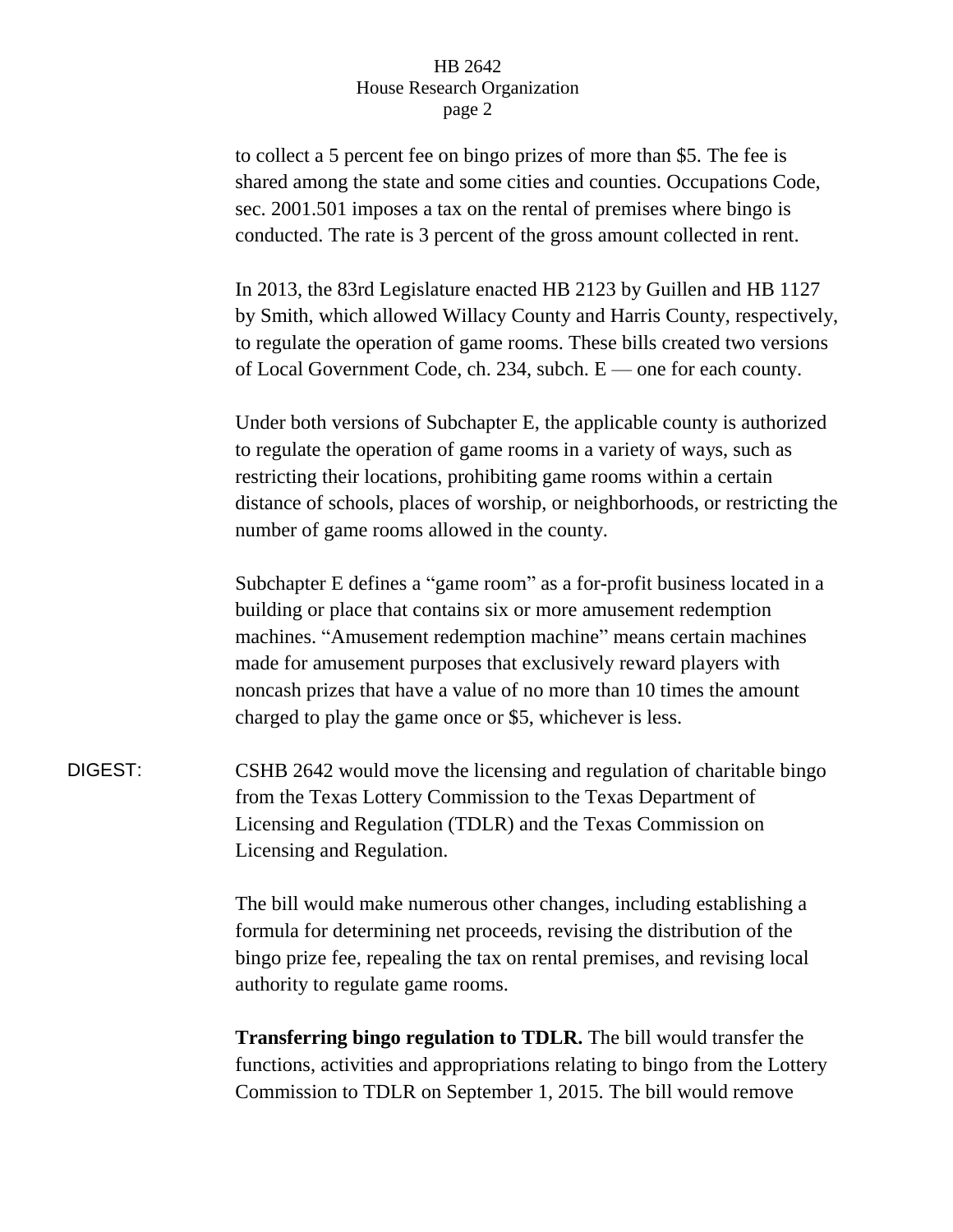Occupations Code, ch. 2001, the bingo act, from being subject to the Sunset Act, currently required in Government Code provisions applying the Sunset Act to the Lottery Commission.

**Net minimum proceeds.** The bill would establish a required minimum net proceeds that organizations would have to meet. This would determine how much money would have to be devoted to charitable purposes. The bill would rename the current "gross receipts" to be "gross gaming revenue," which would be the total amount received by sales, rentals, entrance fees and other income less the amount of cash prizes paid to winners of bingo games

The required minimum net proceeds that would have to be met would be determined by the combined gross gaming revenue of the licensed organizations located at a single premise. If the combined gross gaming revenue exceeded \$500,000 annually, the combined net proceeds of the organizations could not be less than 10 percent of the combined gross gaming revenue of those organizations. If the combined gross gaming revenue was \$500,000 or less annually, the combined net proceeds of the organizations could not be less than 5 percent of the combined gross gaming revenue of those organizations. These requirements would be phased in over three years with lesser amounts required for the first two years.

Organizations located at premises subject to the minimum requirement for organizations with \$500,000 or less would be exempt from the 5 percent requirement if they did not conduct more than two bingo occasions in any week. TDLR could by rule impose minimum net proceeds requirements on these organizations.

The required minimum net proceeds amounts would be adjusted for bingo premises that on January 1, 2015, were located within 75 miles of a casino with electronic gaming. The adjustment would allow organizations to use the lessor of the standard net proceed requirements established by the bill or an amount multiplied by the number of organizations at the premises.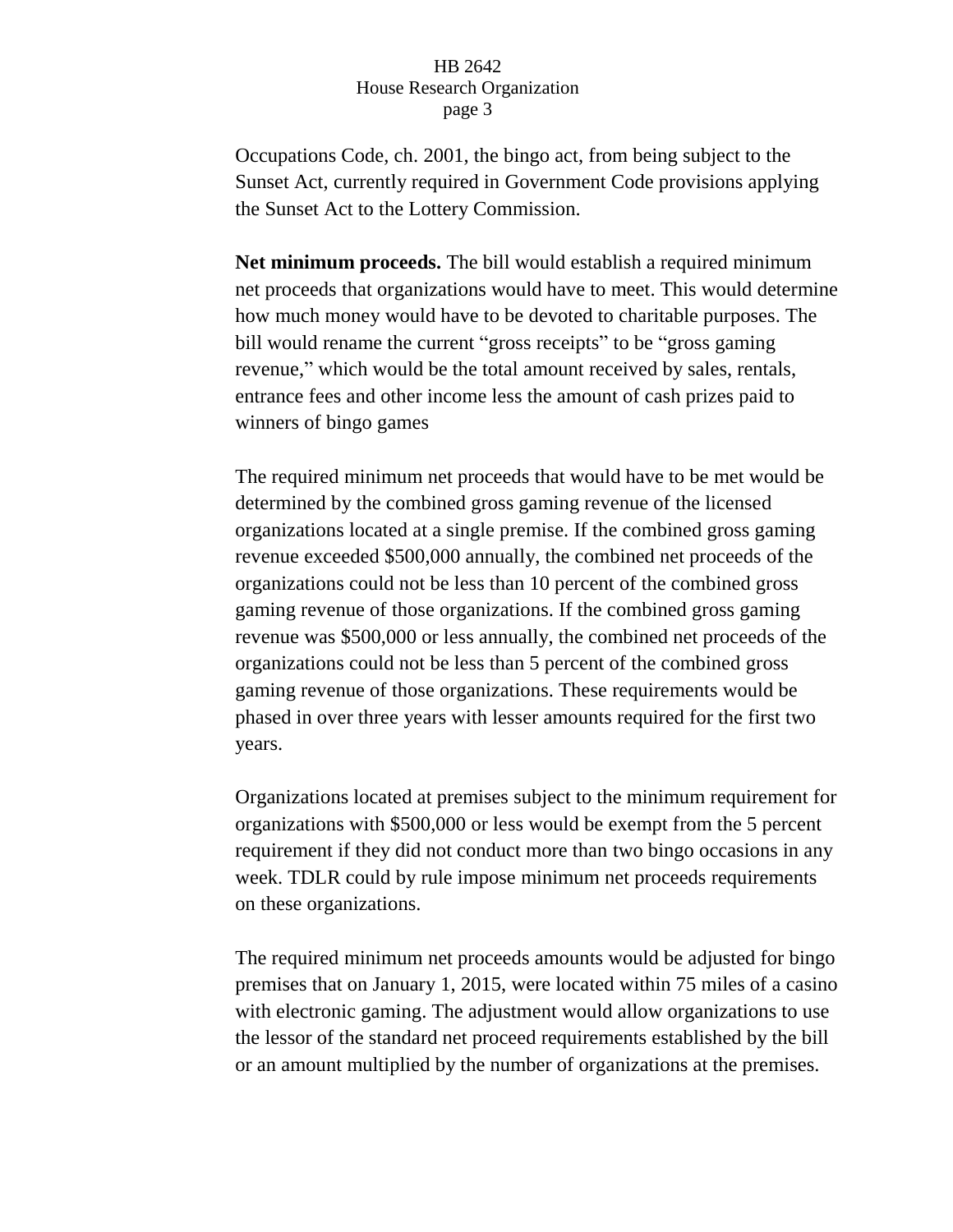TDLR would have authority to waive or reduce the net proceed requirements under certain circumstances.

**Bingo prize fee, bingo rental tax.** The bill would revise the distribution and handling of the current 5 percent fee collected by organizations on cash prizes of more than \$5. The amount would no longer be referred to as a prize fee, but instead would be called a prize tax. The tax would not be applied to merchandise prizes.

The organizations would collect the prize tax and would no longer remit it to the state regulatory authority. The organizations would distribute it to cities and counties authorized to receive it. Cities and counties currently authorized to receive a portion of the tax could continue to do so if they vote by November 1, 2015, to impose the tax. The amount left after distribution to the cities and counties would go into the organization's general charitable fund.

The changes made by the bill would apply to prize taxes collected on or after January 1, 2016.

The bill also would repeal the tax on the rental of premises where bingo is conducted.

**Other provisions related to bingo oversight**. The bill would make several other changes and would repeal numerous other provisions, many of which would be made to conform the law to the transfer of responsibilities from the Lottery Commission to TDLR.

The bill would include changes to the licensing regulations. TDLR would be authorized to set fees for licenses based on an organization's total receipts. The number of license classes for organizations, which is based on receipts, would be reduced from 10 to four and the amounts that define each category would be revised. Two-year licenses would be eliminated. The bill also would reduce commercial lessor licenses classes from 10 to four and would revise the amounts that define those licenses.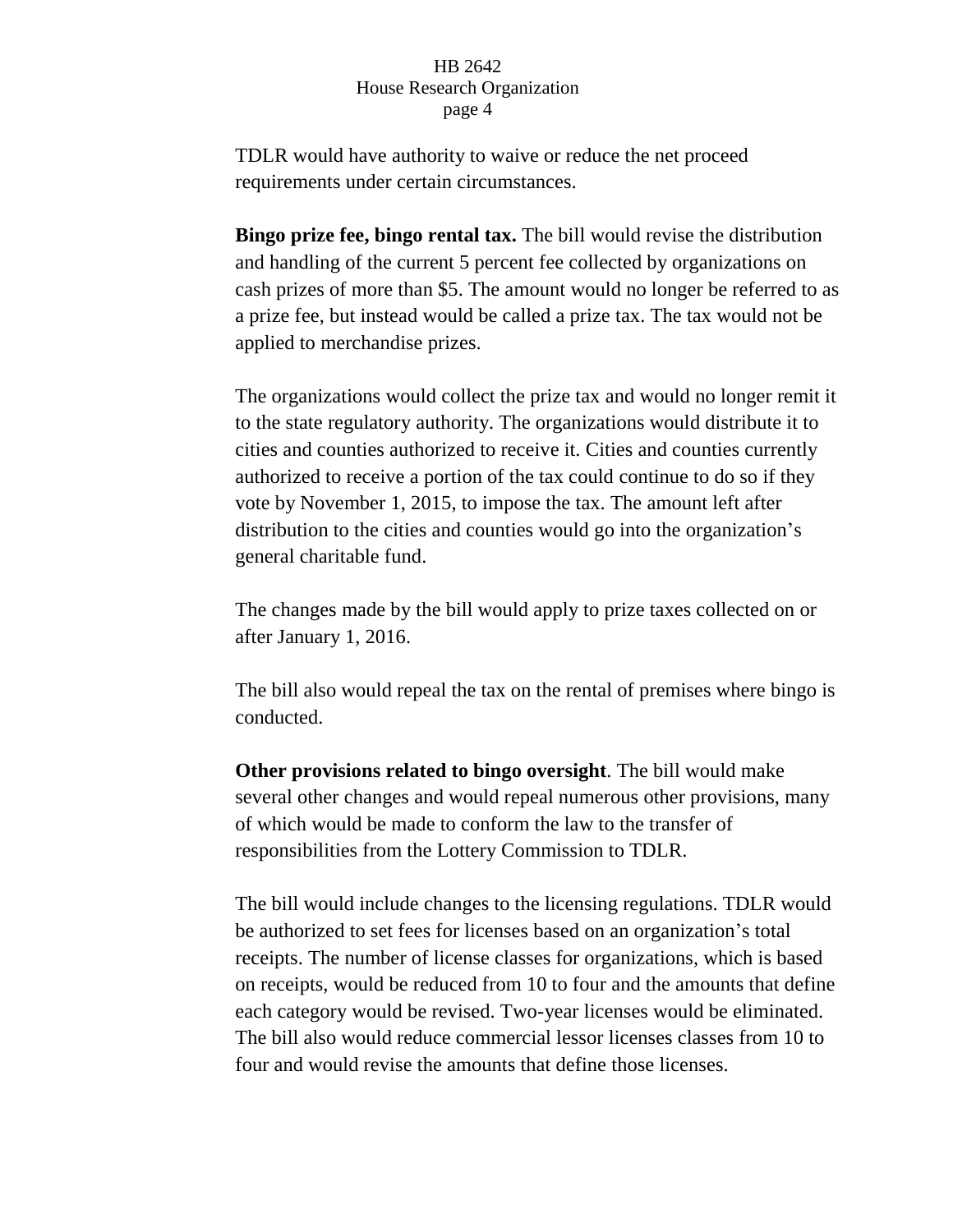The bill would state that nothing in the legislation shall be construed as authorizing any game using a video lottery machine or machine. Those terms would be defined as any electronic video game that, on the insertion of case, is available to play or simulate the play of a video game, including, but not limited to video poker, keno, and blackjack, using a video display and microprocessor in which the player can receive free games or credits that can be redeemed for cash, coins, or tokens or that directly dispenses cash, coins, or tokens. This bill would place this language in the Occupations Code by adding Section 2001.409, and would repeal the same language from Section 10, Chapter 1057, enacted by the 74th Legislature.

The bill also would include the penalty for the current offense related to the sale of bingo equipment or supplies without a license state. First offenses would be state-jail felonies (180 days to two years in a state jail and an optional fine of up to \$10,000) and subsequent offenses thirddegree felonies (two to 10 years in prison and an optional fine of up to \$10,000).

Other provisions in the bill include:

- revising the bingo advisory committee to require it to include representation from distributors and manufactures;
- authorizing district courts in Travis County, rather than the county for which a commercial license was issued, to handle certain issues related to bingo licenses;
- defining the department's authority to take disciplinary action against organizations with criminal history background checks on file for certain individuals associated with the organization;
- defining the value of a merchandise bingo prize for the purpose of calculating prizes limit; and
- allowing TDLR to adopt rules that would affect the percentage of total receipts paid as prizes in certain bingo markets.

**Local authority to regulate game rooms.** The bill would repeal Local Government Code, ch. 234, subch. E as added by HB 2123 in 2013, which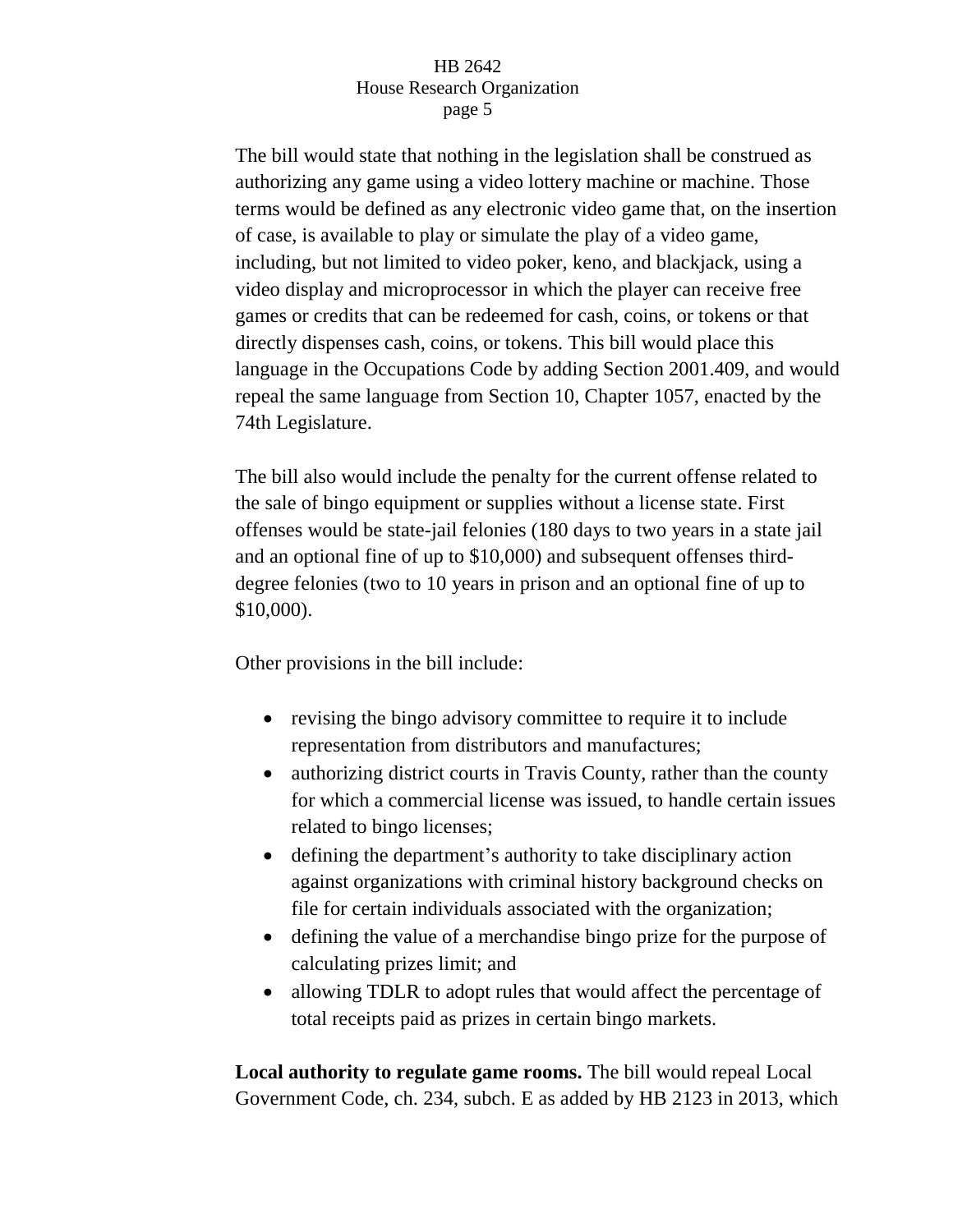applied to counties with a population of less than 25,000 that were adjacent to the Gulf of Mexico and within 50 miles of an international border (Willacy County).

The bill also would repeal Local Government Code, sec. 234.132 as added by HB 1127 in 2013, which applied the subchapter to counties with a population of 4 million or more (Harris County). It would leave in place the other provisions of Subchapter E as added by HB 1127 authorizing counties to regulate game rooms.

The bill would apply regulations adopted by commissioners courts for game rooms to locations at which bingo was conducted. The regulations would apply in the same manner as they did to game rooms. Certain restrictions would be prohibited from applying to locations where bingo was conducted lawfully on or before January 1, 2015.

The bill would take effect September 1, 2015.

**SUPPORTERS** SAY: **Transferring bingo regulation to TDLR.** The bill would move bingo oversight from the Lottery Commission to TDLR, an agency with extensive experience in licensing and enforcement duties. TDLR is an efficient and effective regulator, and overseeing bingo would fit well with its core mission. In contrast, the Lottery Commission's core mission is to regulate the lottery and raise money for public schools, which can distract from its focus on bingo. The move would result in increased efficiencies in the licensing process, which in turn could result in more money being used for charitable purposes.

> Many provisions in the bill would streamline the administrative process by allowing TDLR to overlay its regulatory systems and procedures rather than have such details in the statute.

> **Net minimum proceeds.** The bill would revise the way organizations direct money for charitable purposes for better transparency and to ensure that all organizations contributed an adequate amount of funds to charitable purposes. The bill would require organizations to subtract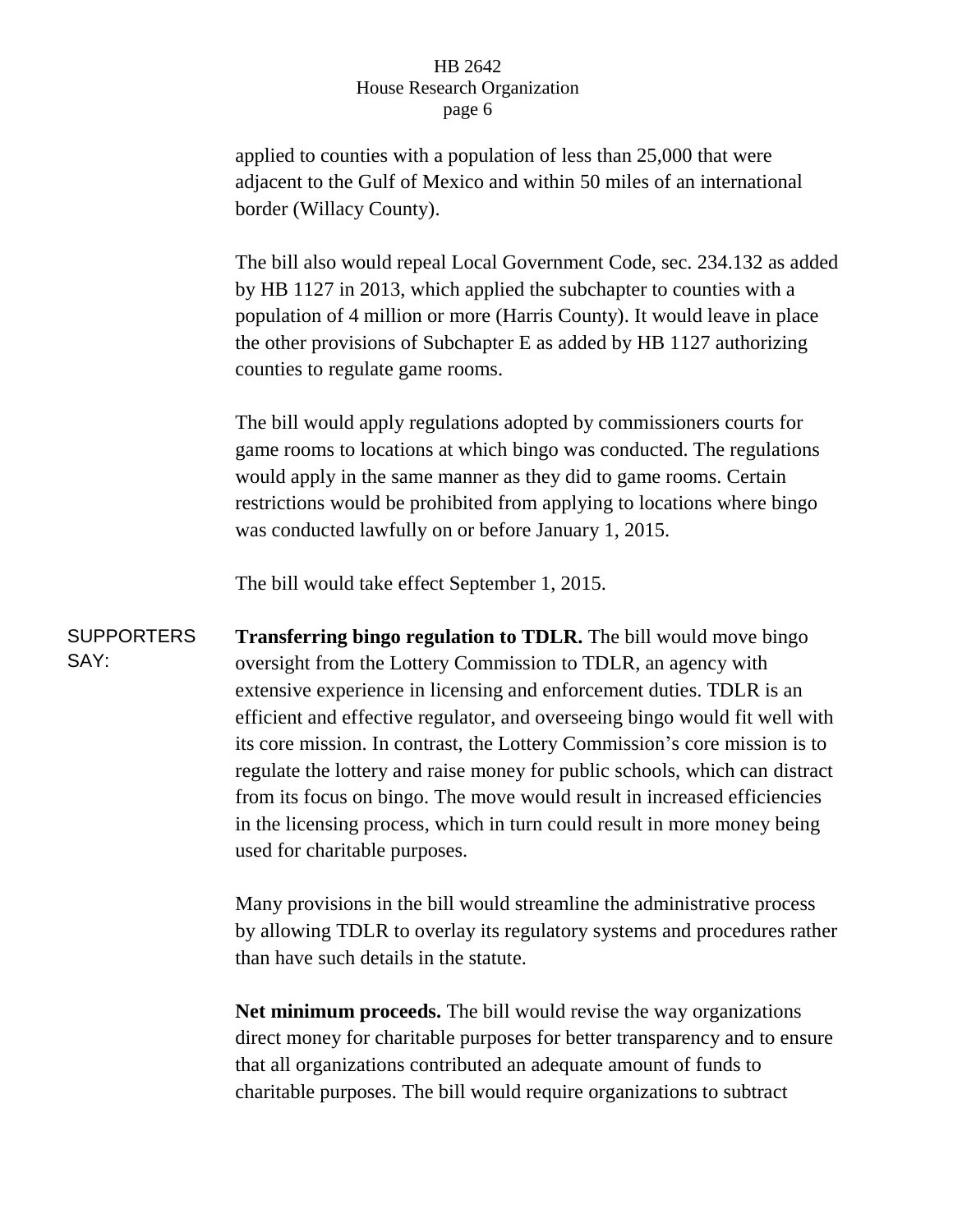prizes from gross gaming revenue to determine a minimum amount that would have to be distributed for charitable purposes

The bill would address concerns that some organizations may not be distributing as much as they could or should for charitable purposes by establishing a three-tier system to determine a minimum required revenue distribution. The bill would recognize that some small organizations might not be able to meet these requirements but still contribute to charitable endeavors by exempting them from the requirements and allowing TDLR to establish requirement for small organizations offering very limited bingo. The bill also would include an adjustment for organizations within 75 miles of casinos to recognize that they may have more competition for patrons than other organizations.

While this reform may contribute to some charitable organizations having to cease running charitable bingo games, it would be a necessary change to put the entire industry on better footing and ensure that games were run to fund charitable purposes.

**Bingo prize fee, bingo rental tax.** The bill would revise the handling and distribution of the bingo prize fee to make it more efficient, transparent, and to return more money for charitable purposes. The bill would rename the bingo prize fee as the "bingo prize tax" so that it was more accurately identified.

Instead of the state keeping a portion of the tax, one-half of it would go directly to the organization's general fund where it could be used only for charitable purposes. This would maximize proceeds to the charities and allow the tax to function more as a mandatory player contribution to charitable purposes. Cities and counties currently receiving a portion of the tax would not be harmed because they could continue to receive the tax if they voted to do so.

Eliminating the state portion of the bingo prize tax and eliminating the bingo rental tax on rental income would be more in line with the goals of the bingo act, which was never intended to be a source of state revenue.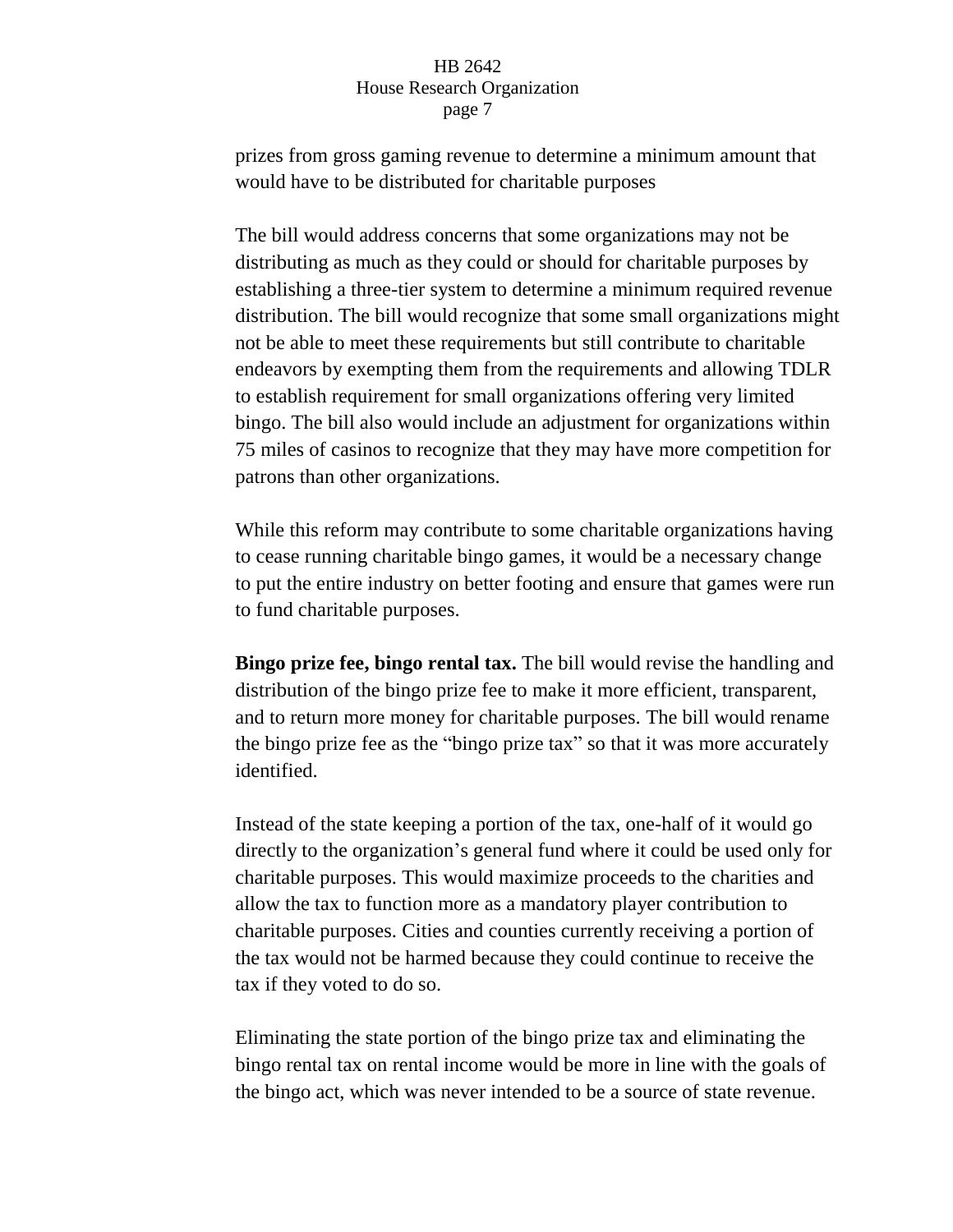Because the cost of regulating bingo is recovered through fees and other costs, the state should not continue to collect these taxes.

**Local authority to regulate game rooms.** The bill would remove provisions that limit to certain counties the authority to regulate game rooms, giving all counties in the state the ability to regulate game rooms. It is difficult for law enforcement to build individual cases against illegal gambling operations that take place in game rooms. A better way to deal with illegal gambling would be to allow each county to regulate game rooms in a way that worked for each individual county. Since some game rooms are located in bingo facilities, the bill would extend this local authority to these as well. However, the authority would be limited for existing facilities to ensure unfair regulations relating to location and signage were not imposed on places already operating.

**OPPONENTS** SAY: **Transferring bingo regulation to TDLR.** The Lottery Commission is the most appropriate agency to administer and regulate charitable bingo. It has the knowledge and organizational structure to oversee bingo with its enforcement, legal, and administrative services. Bingo enforcement regulation is complex, and the Lottery Commission has the expertise needed to oversee it properly. TDLR may not have any experience with some tasks involved in overseeing bingo, such as certain types of financial auditing.

> The Sunset Advisory Commission considered the question of which state agency should oversee bingo prior to the 2013 session and concluded that regulation of bingo was generally well placed at the Lottery Commission. Moving regulation from one agency to another would not result in administrative savings, according to the Sunset report.

Keeping bingo regulation and oversight with the Lottery Commission is needed to keep the focus on bingo as a form of gambling. Moving bingo oversight to TDLR could result in it being lost among the approximately 120 other license types handled by the agency. Bingo should continue to be held to the scrutiny called for as a form of gambling, something best done by the Lottery Commission.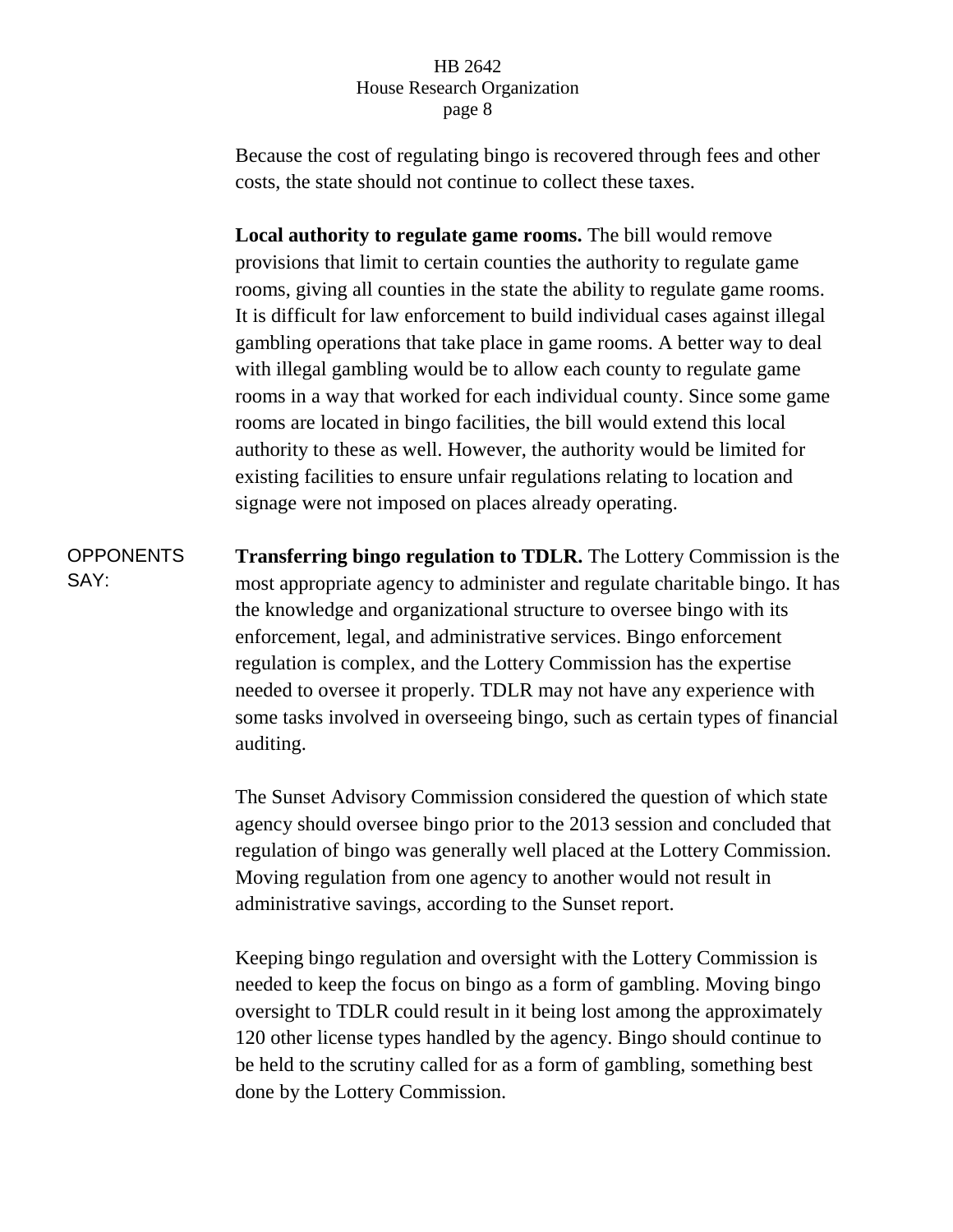**Net minimum proceeds.** The three-tier system that the bill would institute for requiring a portion of net proceeds to be distributed for charitable purposes could result in some organizations currently operating charitable bingo to have to cease running games. This could hurt the charitable activities that these organizations support.

**Bingo prize fee, bingo rental tax.** The redistribution of the bingo prize fee from the state and the repeal of the bingo rental tax would reduce state revenue that could be considered as a source of funding to help implement the bill if needed. Although, revenue for regulating the industry is generated from the industry, if the bill resulted in the need for additional revenue for regulations or to transfer duties to a new agency, the fee and tax could be considered as a source of funding to help keep fees on the industry from increasing.

**Local authority to regulate game rooms.** The bill's provisions about game rooms would not help to eradicate illegal gambling activities in some areas of Texas. Some local governments and law enforcement allow illegal game rooms to stay open because they generate revenue. The bill would not help to end this misuse of power because it would allow counties to decide what regulations to put into place.

TDLR could need an increase in resources to take over the regulation and licensing of charitable bingo, especially for initial costs for technology. The current system used to collect, process, and license those involved with bingo is different from systems used by TDLR and currently is able to piggyback off of some of the Lottery Commission's systems. Establishing such a system at TDLR could be costly.

Either state agency overseeing bingo could need additional resources to implement some of the new regulations and authority that would be established by the bill. For example, basing required minimum net proceeds calculations by location, instead of organization, and the authorization to the regulating entity to adopt certain rules based on bingo markets would be new functions.

**OTHER OPPONENTS** SAY: